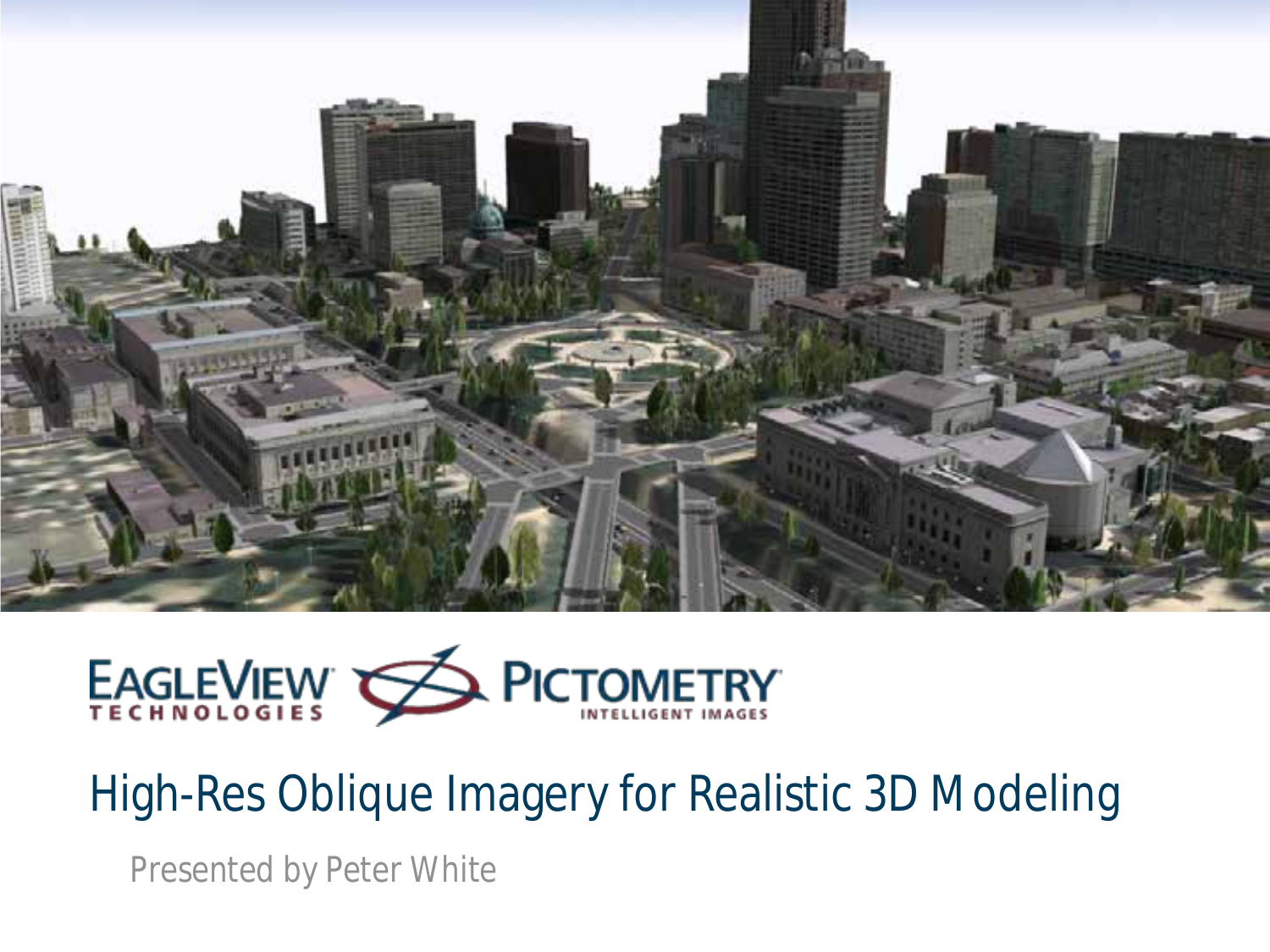### Corporate History



EagleView launched aerial measurement reports in 2008



EagleView merged with **Pictometry** International January 2013





Established in 2000, Pictometry International Corp. created the aerial oblique industry with a patented system for image capture.

EagleView holds 5 patents on image measurement

Pictometry holds 23 patents on aerial oblique image capture, processing and measurement

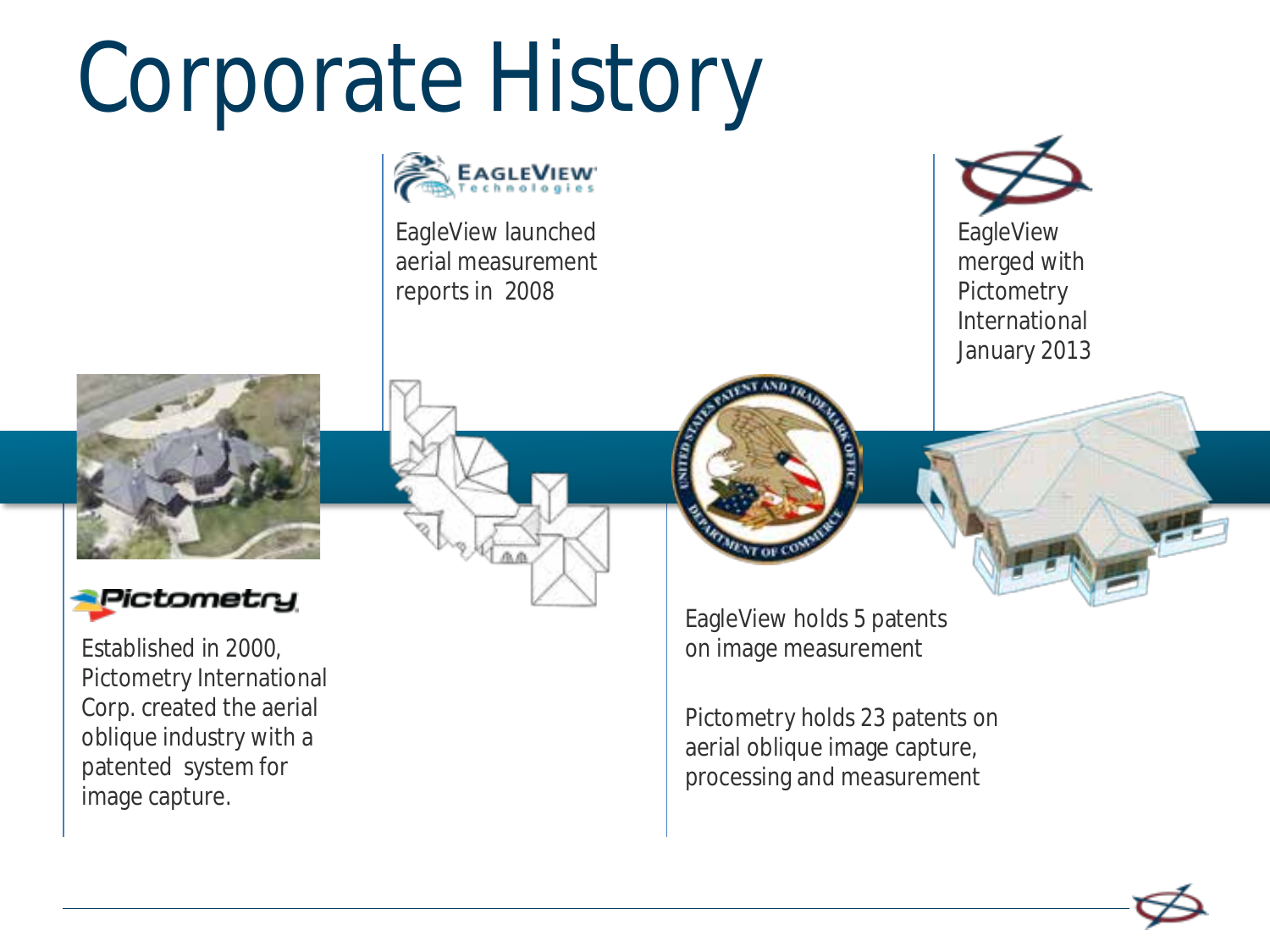### About Pictometry

40°

Innovated the capture of aerial metric oblique imagery and its measurement.

*Images are captured from a 40-45 degree angle. Image resolution ranges from 3" to 12" ground sample distance (GSD).*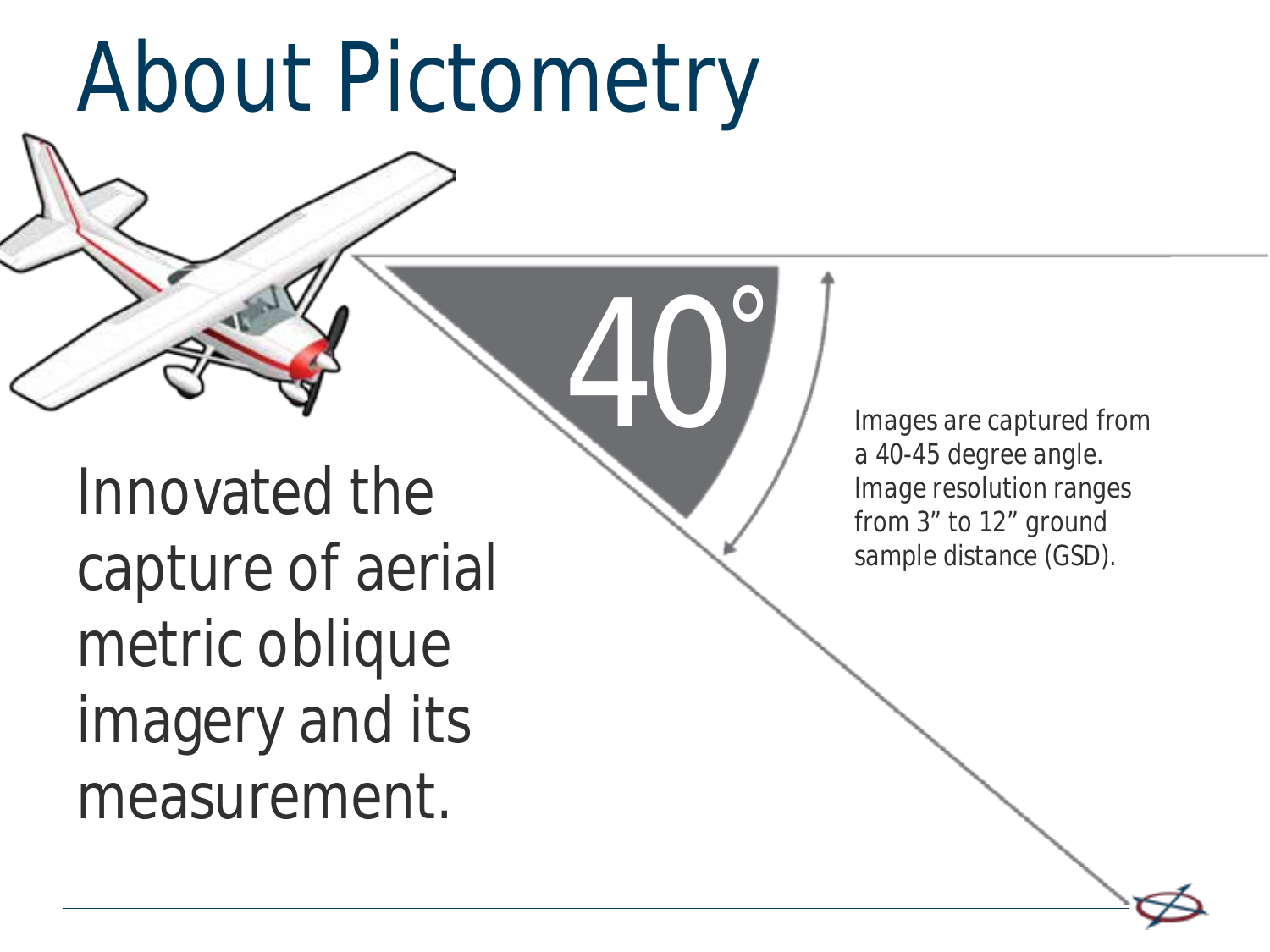### Experience Matters

- Imagery for over 1,300 satisfied Counties/Cities/Provinces
- Captured imagery in 50 States
- 73 dedicated aircraft in the United States
- USGS-certified ortho and oblique camera platform



Qty 60 – Cessna 172 Qty 13 – Piper PA-23

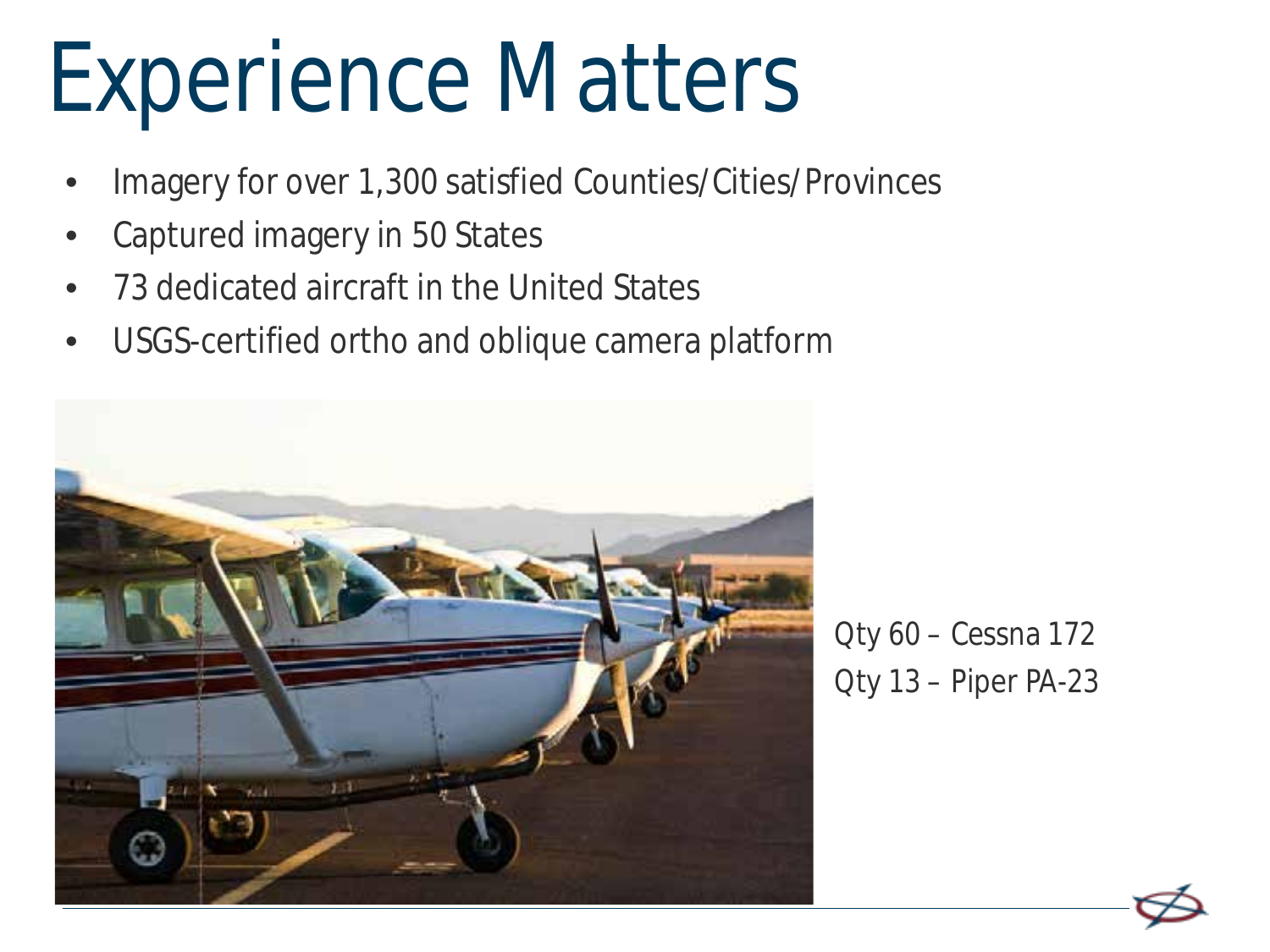# 3D Model Capabilities



- Imagery database multi-petabyte database of high-resolution oblique and ortho aerial imagery for North America
- Imagery-derived models feature high level-of-detail (LOD) 3D building models with accurate location and geometry, textured with oblique imagery.
- Premium as-built 3D buildings- industry-leading option for current conditions, as-built, photo-realistic building models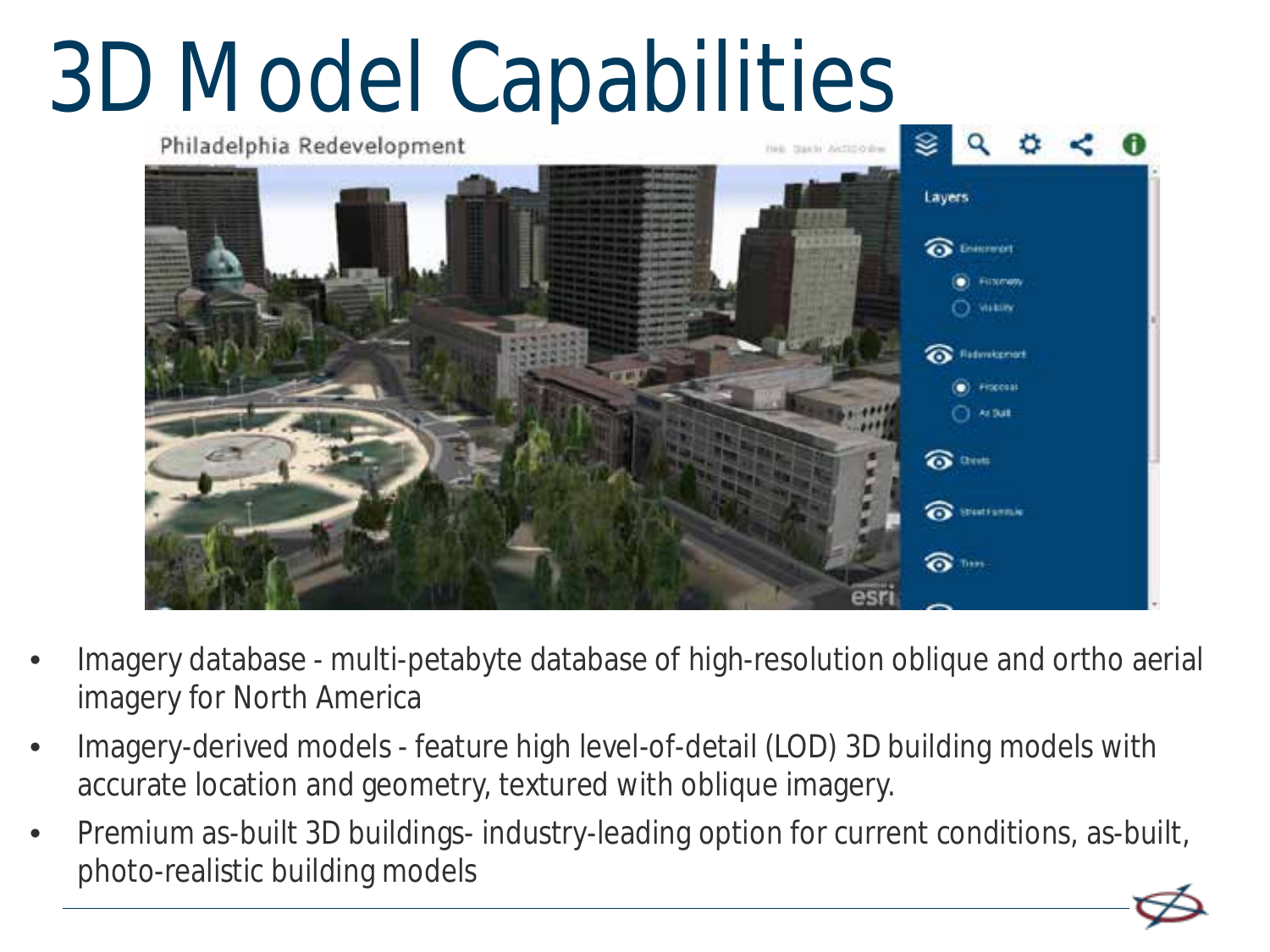### Innovative Process



- Building geometry extraction process produces clean 3D polygonal boundary models
- Building textures created from Pictometry imagery deliver to detail without geometric complexity
- Ground geometry triangular mesh, derived from customer-supplied DEMs, modeled from source aerial photography or both
- Ground texture map true ortho-rectified photography eliminates building lean and leaves streets fully visible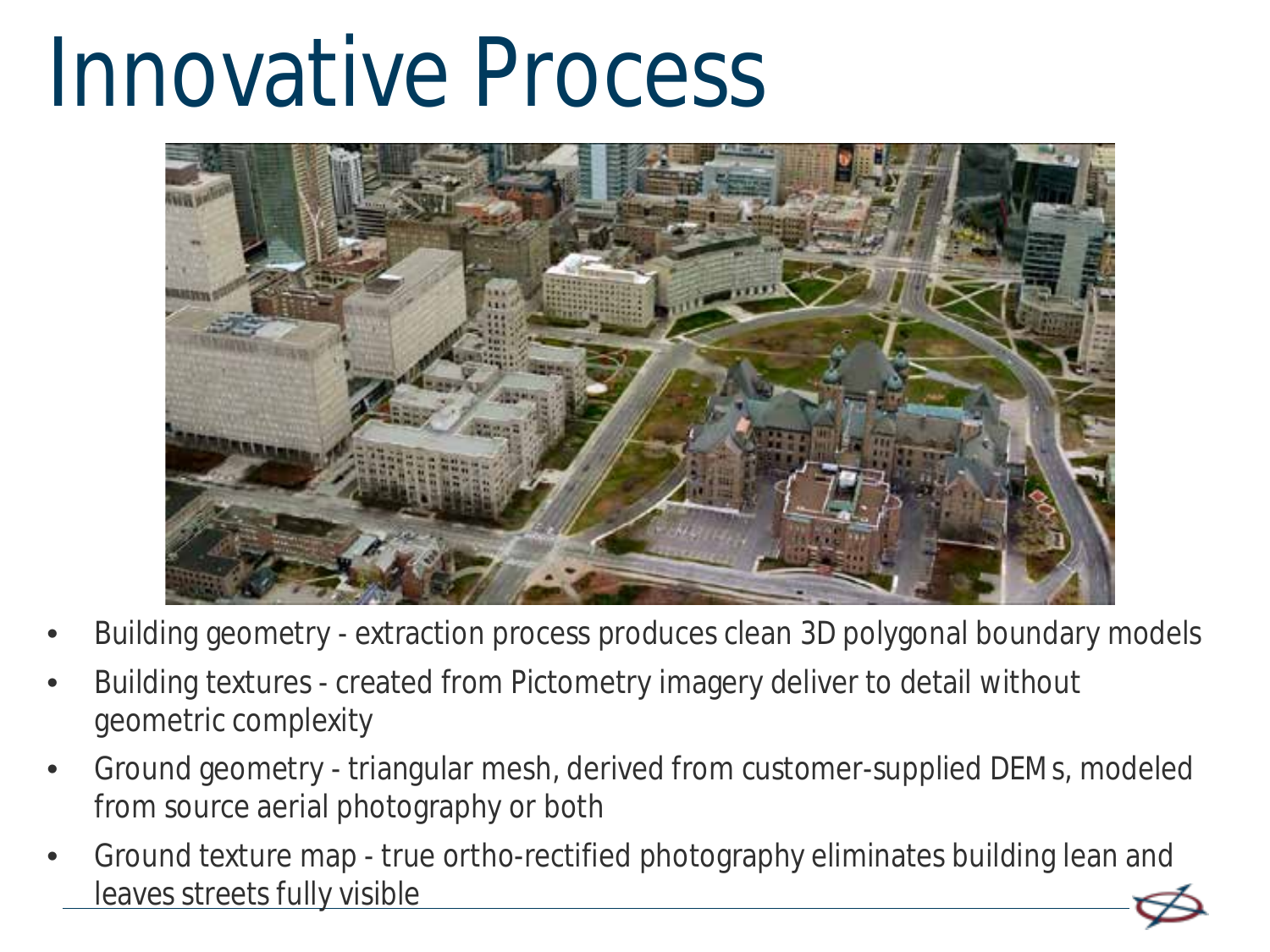### Use Cases



- Urban growth management, planning and development
- Emergency planning and management
- **Effective public presentations**
- Tourism and marketing tours featuring flight simulation
- Subsurface infrastructure engineering studies
- Terrain analysis with ortho-draped surface modeling

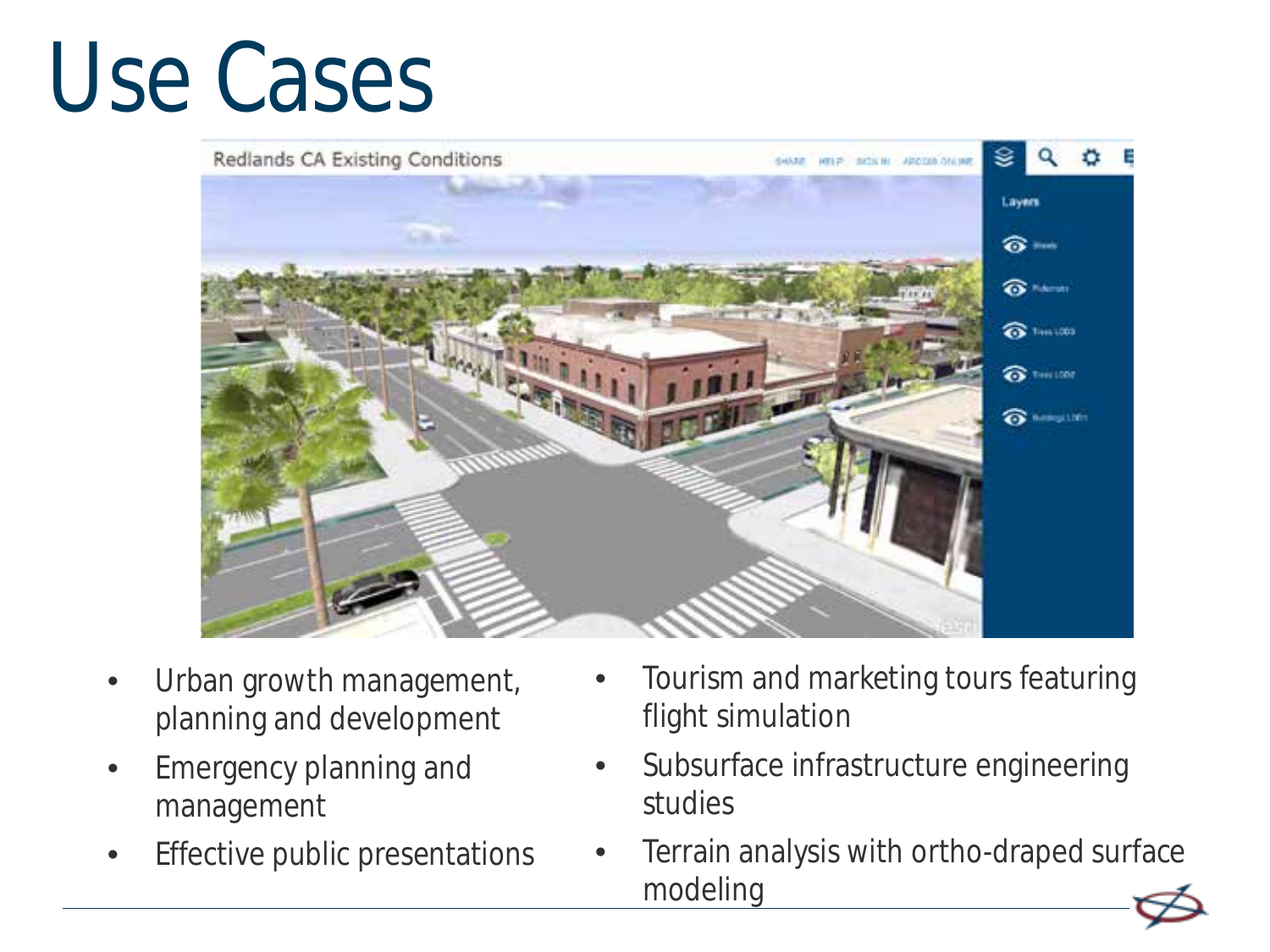## Availability

- Imagery coverage of 95% of U.S population. Always expanding and refreshing.
- Delivery options for most formats – DAE, 3DS, OpenFlight, KML, ESRI Shapefile, OBJ, X3D or VRML
- Texture maps delivery options: JPEG, TIFF, GeoTIFF, BMP or DDS.
- Speed and Capacity of Production